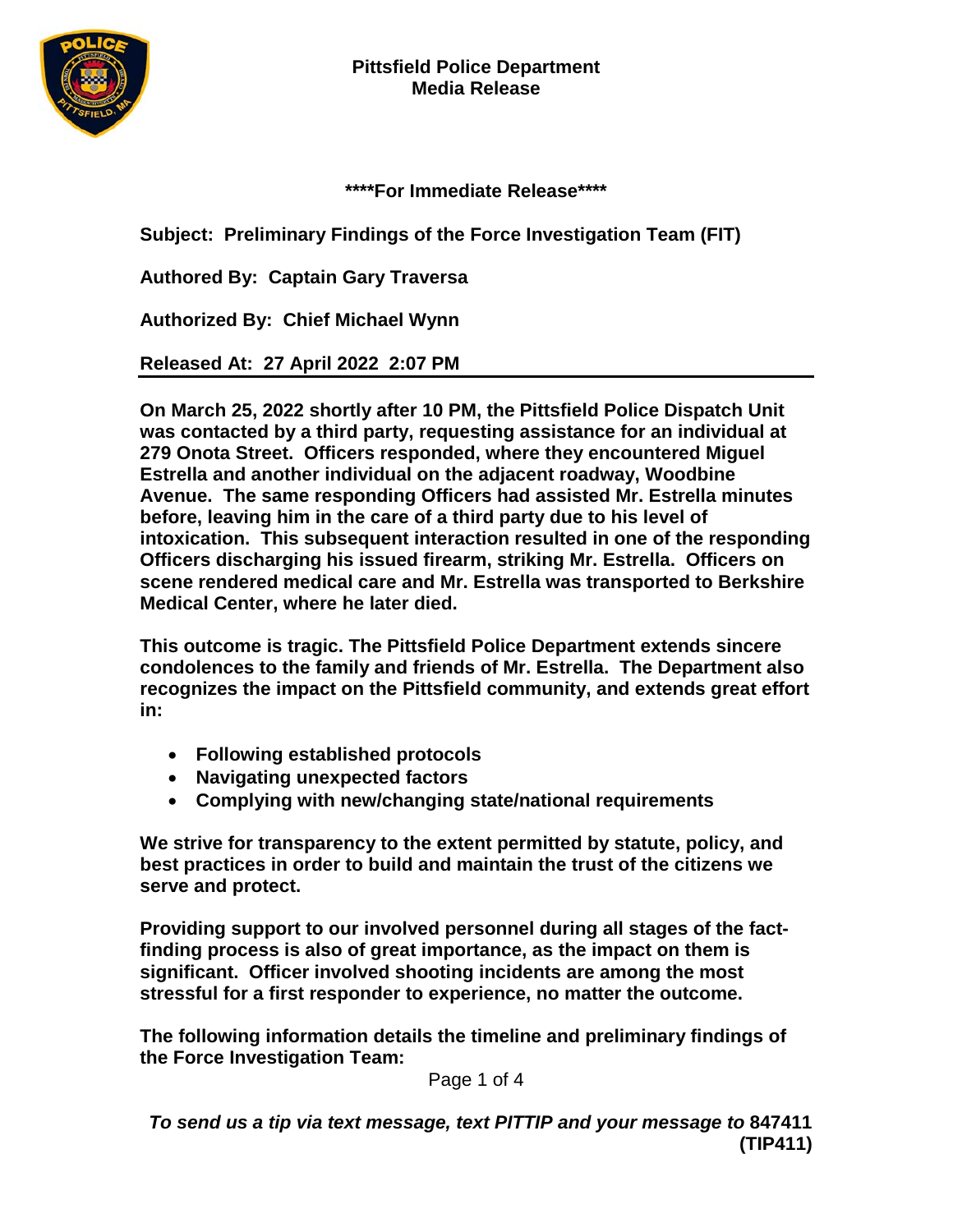

**In compliance with Department Policy, Chief Wynn convened the Force Investigation Team (FIT) on March 26 to conduct an administrative inquiry and determine if the uses of force complied with relevant policies and training guidelines.**

**FIT submitted their preliminary report on April 8. Upon review, Chief Wynn recognized the need for additional work, due to new reporting and evaluation requirements contained in the Criminal Justice Reform Act of 2020 and the Commonwealth's Use of Force Regulations.**

**On April 14, Chief Wynn returned the report to the FIT and directed them to re-evaluate the uses of force in compliance with the new statutes/regulations.**

**On April 21, the FIT re-submitted their revised preliminary report. Both calls for service involving Mr. Estrella on March 25 were examined, evaluating the uses of force relative to the Department's policies on Use of Force, Conducted Energy Weapons, Crisis Intervention Incidents, and Civil Commitments. Statutory requirements and Code of Massachusetts Regulations (CMR's) were also examined.**

**Based on a review of the evidence and information available to the Department during the initial call for service to 279 Onota Street, Mr. Estrella did not meet the criteria of a "person in crisis." According to information provided to the responding Officers and EMS by Mr. Estrella and witnesses on scene, he was not engaged in any self-harming behavior, and made no threats and/or statements of self-harm at that time. All parties reported that his visible existing injury had occurred earlier in the day. Mr. Estrella refused both treatment and transport to the hospital by EMS. On the basis of this information, Mr. Estrella did not meet the criteria for a civil commitment under MGL Chapter 123, Section 12A. Officers adhered to both relevant department policies and the applicable laws and regulations.**

**Upon arrival to the subsequent call for service to 279 Onota Street, Officer Christopher Coffey immediately observed Mr. Estrella engaged in a physical altercation with a third party. Officer Coffey was able to see that Mr. Estrella was armed with a large knife and that he was within an arm's length of a female party. Officer Coffey further observed that, at one point, Mr. Estrella moved towards the female with the knife raised in a threatening manner. Officer Coffey assessed the risk to both this female and himself (based on his proximity to Mr. Estrella) as a deadly threat. Despite this deadly threat, and anticipating that his backup Officer was seconds away,** 

Page 2 of 4

*To send us a tip via text message, text PITTIP and your message to* **847411 (TIP411)**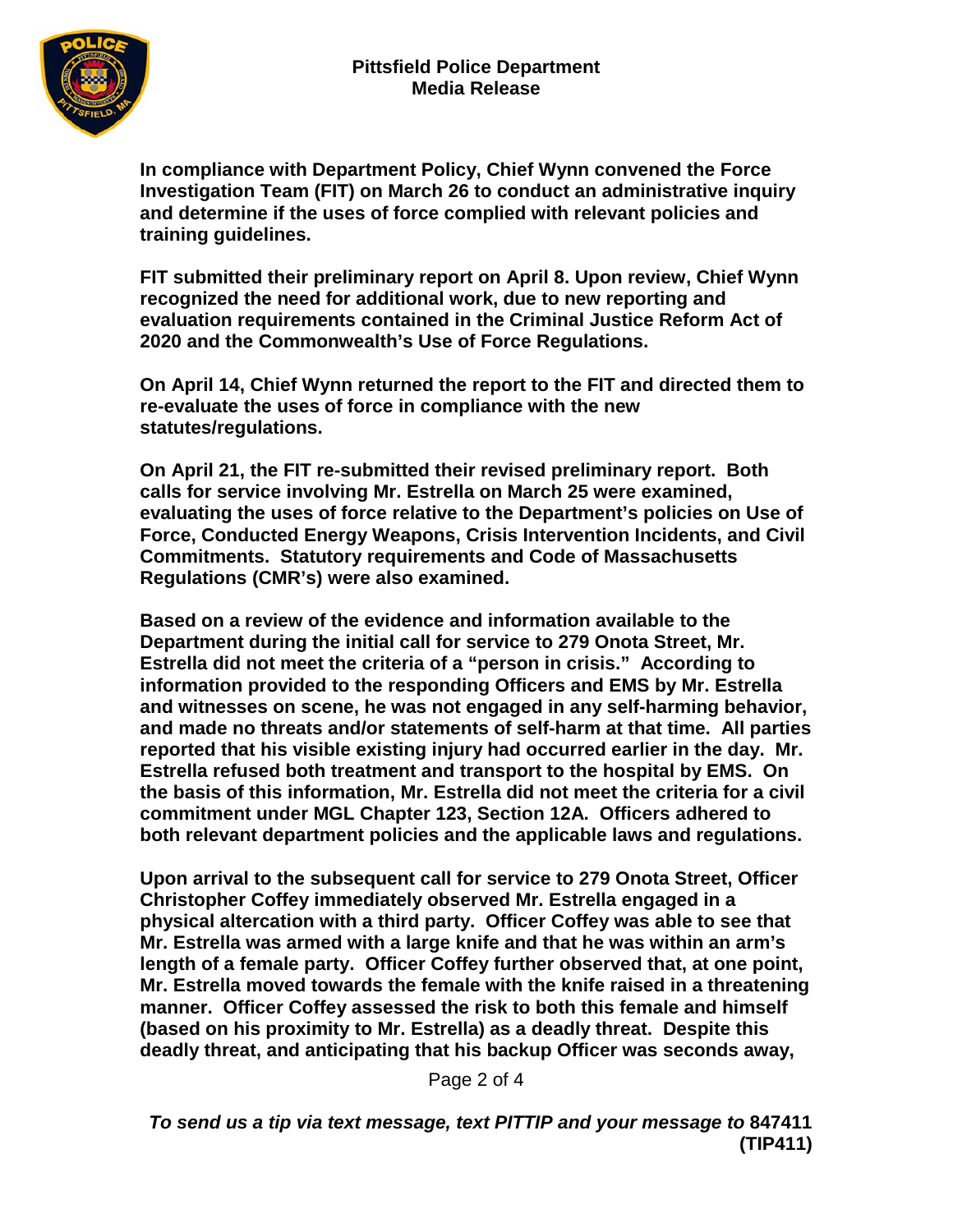

**Officer Coffey drew his TASER (less-lethal force option) and attempted to de-escalate Mr. Estrella. When Mr. Estrella observed Officer Coffey, he immediately turned his attention away from the female and towards Officer Coffey. Mr. Estrella then began to move towards Officer Coffey. Officer Coffey continued to attempt to create distance and de-escalate Mr. Estrella so that he would stop advancing and drop the knife. When Mr. Estrella did not comply, Officer Coffey discharged his TASER. The TASER briefly distracted Mr. Estrella and appeared to have a minimal effect, but it did not incapacitate Mr. Estrella.**

**While Officer Coffey was continuing to verbally engage, create distance, and deploy his TASER, Officer Nicholas Sondrini had arrived on scene. Seeing Officer Coffey's ineffective TASER deployment, Officer Sondrini immediately deployed his TASER in an attempt to incapacitate Mr. Estrella. Officer Sondrini's TASER deployment was ineffective. Officer Coffey then triggered a subsequent TASER cycle, which was also ineffective. At several points during the attempts to incapacitate Mr. Estrella with TASER deployments, the female party's positioning and close proximity to Mr. Estrella placed her in danger of becoming injured by means of Mr. Estrella's knife.** 

**Following Officer Sondrini's TASER deployment, Mr. Estrella took a fighting stance, raising his fists with a knife in one hand and advanced toward the Officers. Recognizing that Mr. Estrella's continued assaultive behavior, refusal to comply with any verbal commands, and failure to respond to de-escalation techniques presented an imminent deadly threat to himself, Officer Coffey, and the female party, Officer Sondrini then transitioned from his TASER to his firearm. Both Officers continued to create distance and engage Mr. Estrella verbally, physically restraining the female party from approaching Mr. Estrella, and requesting additional lesslethal options to the scene. Mr. Estrella continued advancing on the Officers until they had reached the middle of Onota Street, and traffic traveled dangerously close to their position.**

**At this point, Mr. Estrella turned and focused his attention on Officer Sondrini. He bladed his body, clenched his fists while still holding the knife, raised them upward, and moved toward Officer Sondrini at a fast pace. Recognizing this eminent deadly threat within a few feet of his position, Officer Sondrini fired 2 rounds from his firearm, striking Mr. Estrella with both rounds. The Officers immediately disarmed Mr. Estrella and rendered medical treatment.**